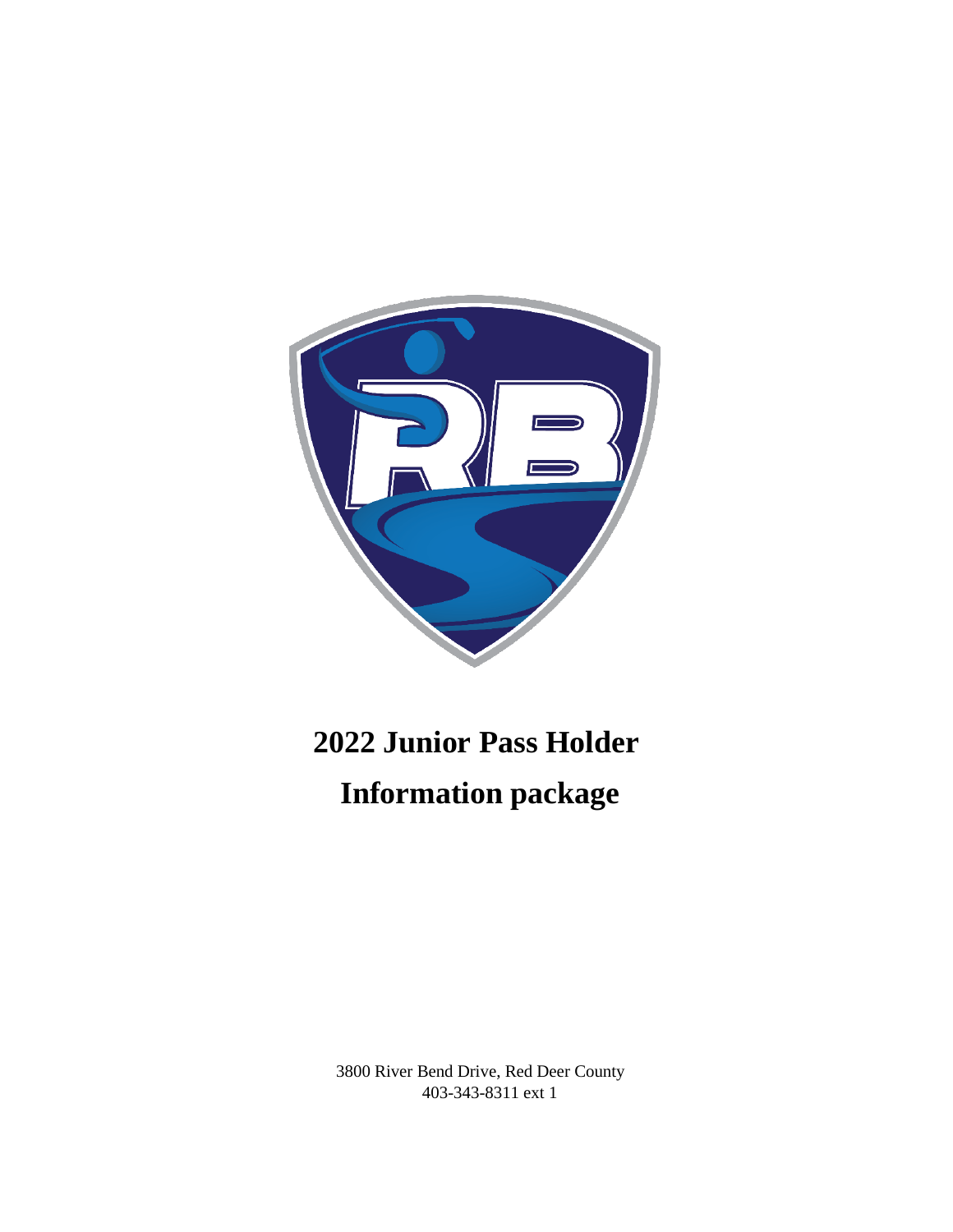#### **Dear Junior Golfer,**

We would like to welcome you to River Bend Golf and Recreation Area 2022 Junior Program. River Bend Golf and Recreation Area is shifting more focus to encourage the development of junior golfers for the future of the game. We believe that golf provides many skills that can be carried into everyday life and to future workforce for all juniors.

In the pages to follow we will outline what being a junior member is all about. Our intent is that this document will be able to answer all your questions and give you clarity of what is expected of junior members in the 2022 golf season.

Junior orientation will take place on **Sunday, April 24<sup>th</sup> from 2:00pm – 4:00pm (TBD COVID)** in the River Room and the River Bend Golf and Recreation Area. Parents and juniors are strongly encouraged to attend this event to familiarize themselves with what River Bend has to offer for our new and continuing junior pass holders. There will be something for every junior member regardless of skill level.

If you have any questions, comments, or suggestions please feel free to contact the pro shop at 403-343-8311 ext 1.

Yours Truly,

*The River Bend Team*

At River Bend we pride ourselves in working as a team. Please meet your **Professional Staff:**

**Rob Macpherson** General Manager [gm@rbgra.ca](mailto:gm@rbgra.ca)

**Phil McCluskey** Director of Golf [golf@rbgra.ca](mailto:golf@rbgra.ca)

**Logan Hill** Assistant Professional [lhill@rbgra.ca](mailto:lhill@rbgra.ca)

**Melissa Perron** Assistant Professional [mperron@rbgra.ca](mailto:mperron@rbgra.ca)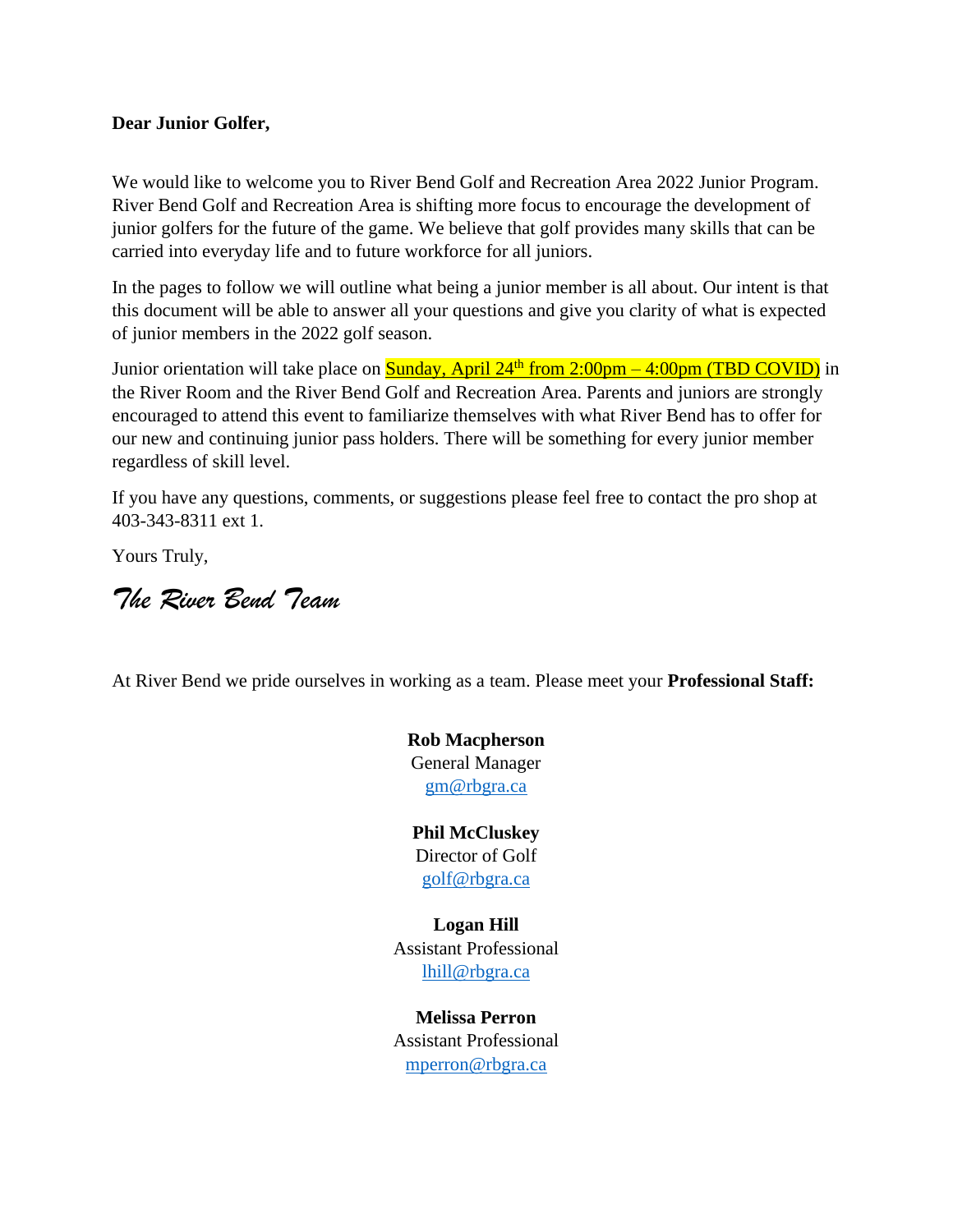### **Code of Conduct on The Golf Course**

River Bend Golf and Recreation Area takes great pride in being one of the best public courses in Central Alberta. Below is our Code of Conduct that are expected to be followed while at the golf course.

#### **Attire**

• All clothing must be worn in a neat and respectable manner.

#### Unacceptable clothing items include:

• Cut offs/short shorts, tank tops and crop tops.

#### **Electronic devices**

• Use of headphones, iPods or other electronic music equipment, for safety reasons, are not permitted while on the course but can be used on the practice facilities.

• Cell phones are to be kept on vibration mode when at the club.

#### **Course conduct & pace of play**

• You are a guest when visiting other clubs and you represent yourself as well as River Bend Golf and Recreation Area. It is important to respect the values and standards of other clubs and adhere to their policies should a stricter code exist. Please be aware that dress codes may be different at other clubs.

• Abusive or inappropriate conduct or language, including temperamental outburst, throwing or breaking clubs, any form of cheating or abuse of the golf course in any way is unacceptable and will not be tolerated.

• Juniors are expected to play a round of 18 holes in 4 hours and 9 holes in 2 hours. Slow play will not be tolerated.

#### **Privileges**

• Juniors must be at least 18 years of age to drive a golf cart, if they are not 18, they will have to walk or be accompanied by an adult driver.

• Juniors can book tee times after 2pm everyday unless accompanied by adult then they can play anytime.

#### Violations of the Code of Conduct:

If a minor violation occurs, the individual will get a warning from one of the professional staff and will be expected to correct their behavior. If a serious violation occurs, the individual will be removed or excluded from any Junior Program or activities until the incident has been resolved.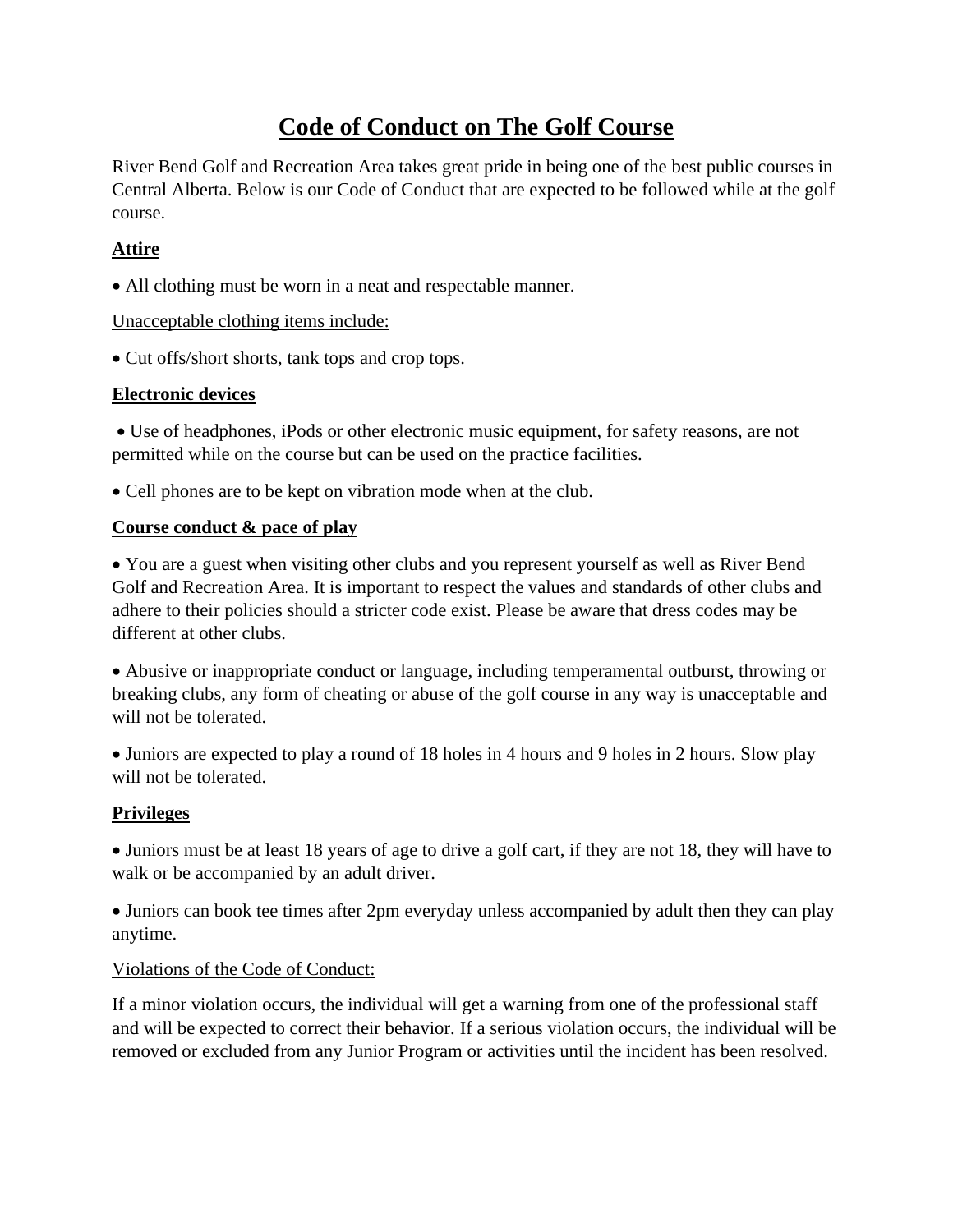### **What's Available**

#### **Junior League (\$50/Passholders & \$175/Non-Passholder)**

Junior league is for all juniors 12 years and older. During junior league we will be playing golf! Juniors will be encouraged to shoot certain scores and be advanced for their efforts.

#### When is it?

Junior league will take place on Sunday's at 4:00pm starting May 1st and going through to August 28th.

There will be **NO formal** junior league on May 8<sup>th</sup> & 22<sup>nd</sup>, June 19<sup>th</sup>, July 3<sup>rd</sup> 10<sup>th</sup> & 24<sup>th</sup>, August  $7^{\rm th}$   $21^{\rm st}$  &  $28^{\rm th}$ 

#### What to expect?

Every junior will start on the mini links. Once they can shoot 45 they can progress to the junior tees.

From the junior tees on the big course the junior will have to shoot 45 to move back to the yellow tees, and so on.

#### How do I book?

Juniors are allowed to book up to 7 and ½ days in advance (Monday at 7:00pm for the following Tuesday). To reserve a spot, juniors can sign up online or by calling the pro shop. Friday evening at 7:00pm we will close Junior League registration. Juniors signing up late may not be able to play in the league as we release unused tee times to other members. Please do your best to sign up well in advance to avoid disappointment.

#### **Fundamental Clinic Dates (\$80/Junior)**

#### When is it?

Clinic One Saturday May  $14<sup>th</sup>$ , Sunday May  $15<sup>th</sup>$ , and Saturday  $21<sup>st</sup>$ 

Clinic Two Saturday June  $11^{th}$ , Sunday June  $12^{th}$ , and Saturday June  $18^{th}$ 

Clinic Three Saturday July 9<sup>th</sup>, Sunday July 10<sup>th,</sup> and Saturday July 16<sup>th</sup>

#### What to expect?

Fundamental Clinics are geared towards junior golfers, aged 6-15 and will be split among age, who are just learning about the game of golf. Each Session will be one hour long from 9:30am –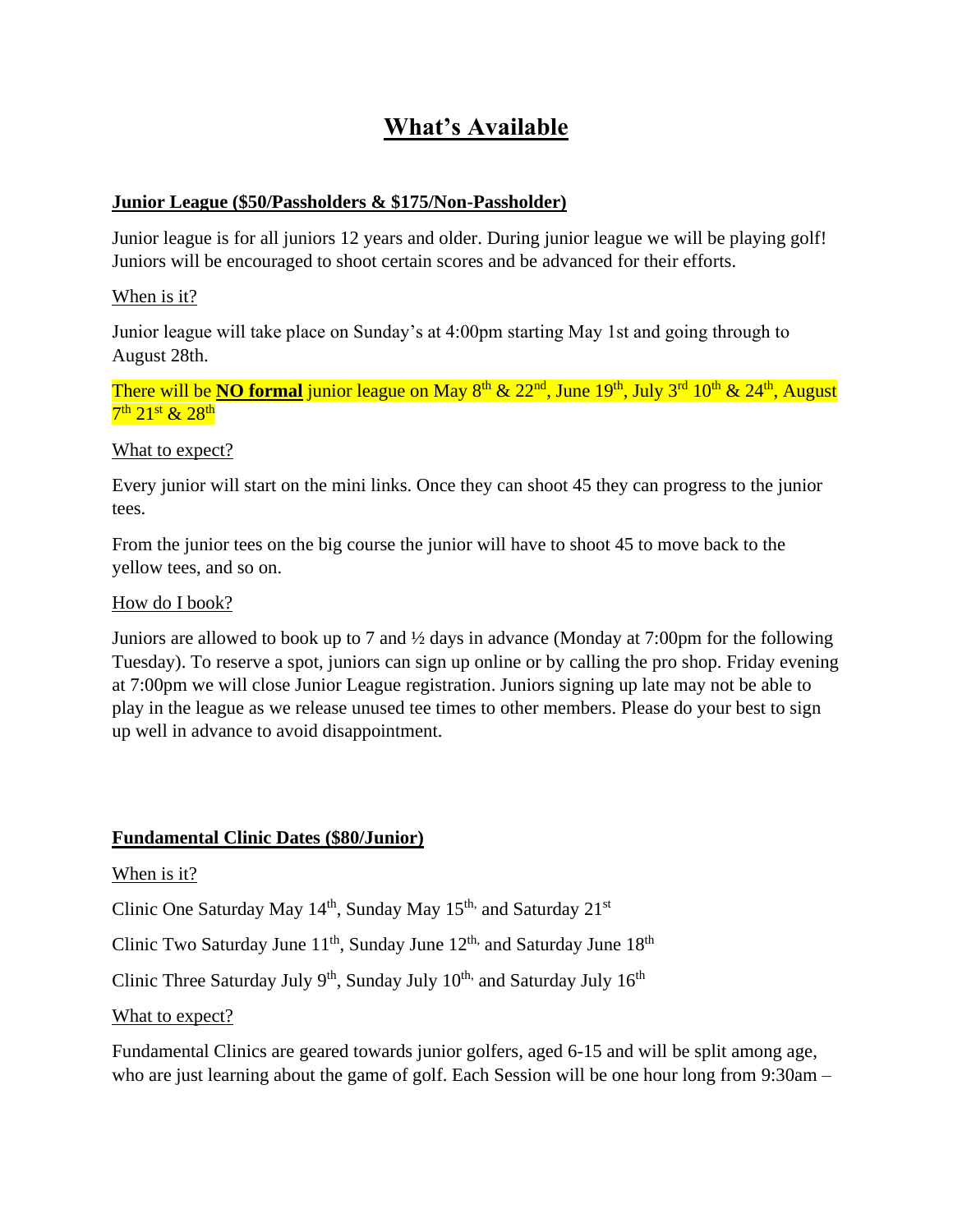11:00am. We will work on putting, chipping and the full swing. More sessions will be added if there is enough interest.

How do I book?

Call the pro shop to reserve your spot.

#### **Junior Development Camps (\$120/Junior)**

When is it?

Camp One: Wednesday July 20<sup>th</sup>

Camp Two: Wednesday August 3rd

#### What to expect?

Development camps are geared towards junior golfers, 12 years and older who already have a good grasp on the fundamentals. The goal of the development camps is to fine tune and advance your golf skills.

Each session on the development camp will be a full day event!!

Warm up 9:00am

Practice & Learning 9:15am-11:45am

Lunch 12:00pm – 12:30pm

Tee times starting at 12:30pm  $\rightarrow$  Juniors will be playing 9 holes

How do I book?

Call the pro shop to reserve your spot. Space is limited.

#### **Girls ONLY Development Camps (\$120/Junior)**

When is it? Camp One: Tuesday July 19th Camp Two: Tuesday August 2<sup>nd</sup>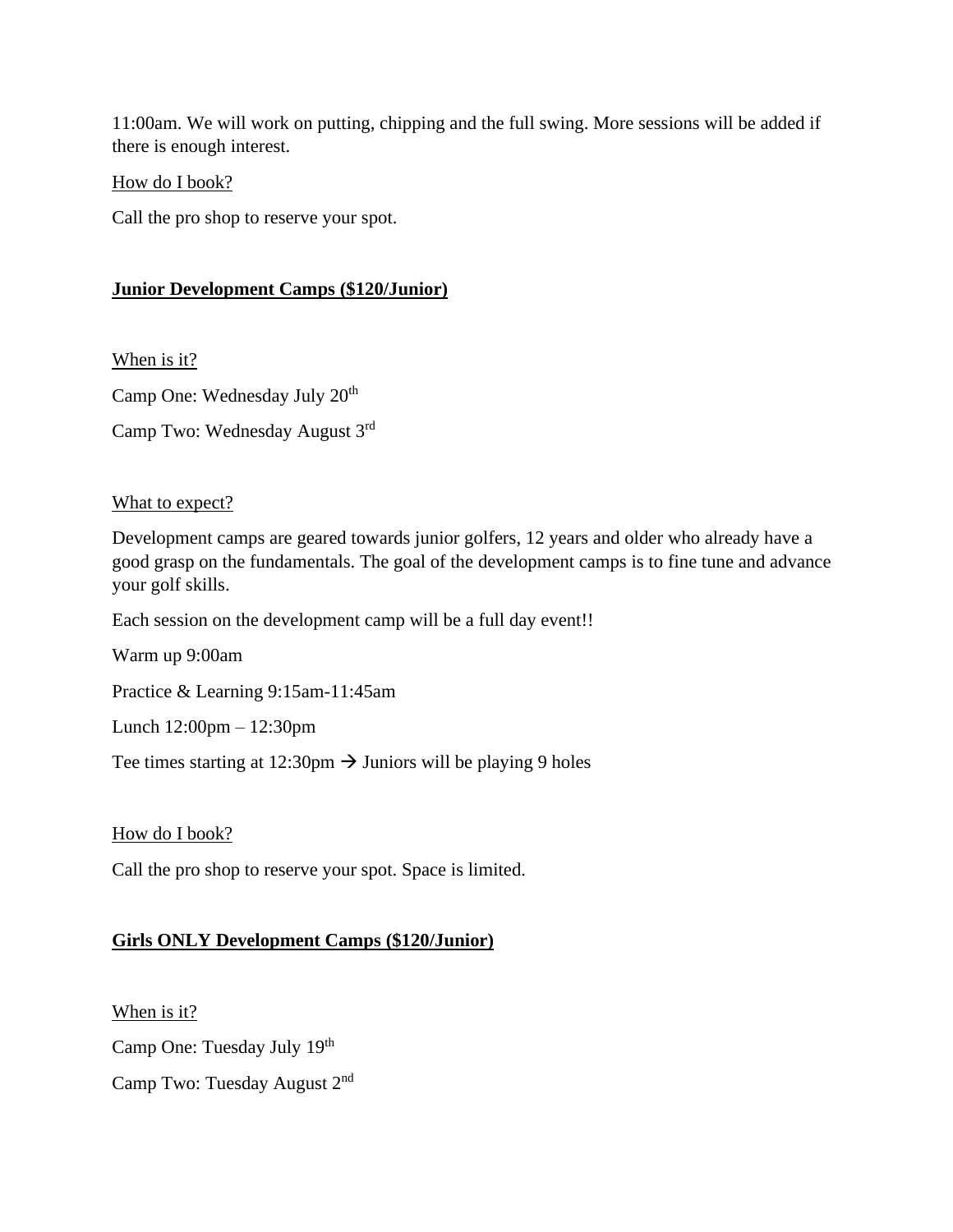#### What to expect?

Development camps are geared towards junior golfers, 12 years and older who already have a good grasp on the fundamentals.

Each session on the development camp will be a full day event!!

Warm up 9:00am

Practice & Learning 9:15am-11:45am

Lunch 12:00pm – 12:30pm

Tee times starting at 12:30pm  $\rightarrow$  Juniors will be playing 9 holes

How do I book?

Call the pro shop to reserve your spot. Space is limited.

#### **Private Lessons (\$40/Lesson)**

Private lessons are always available for those who want a little more one on one time. Please call the pro shop anytime to book in with someone or contact the golf professional directly.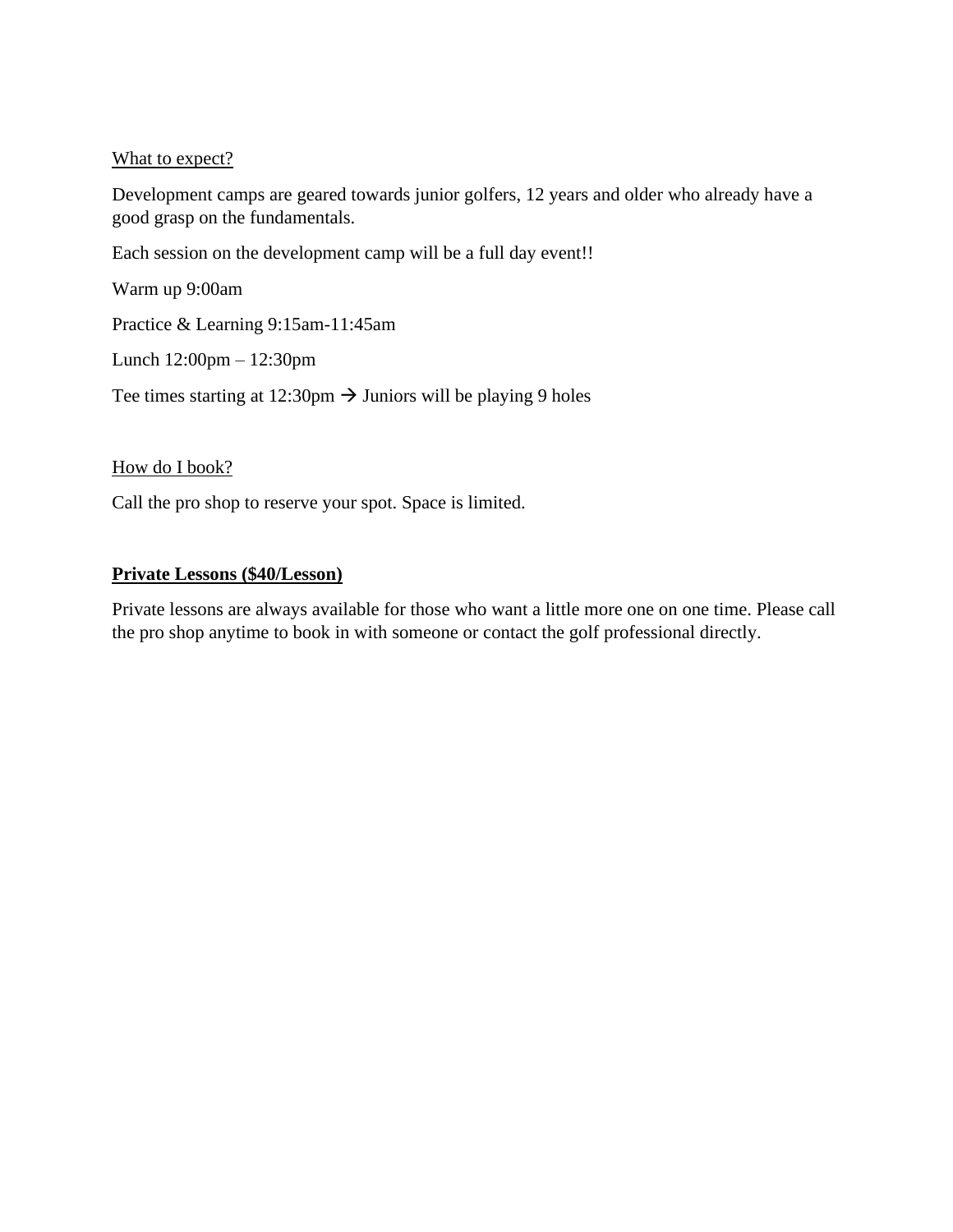### **River Bend Junior Events & Tournaments**

### **April 24th – Junior Orientation Night**

#### **July 10th – Adult Junior Tournament (\$30 per Adult/Junior Team Passholder & \$40 Adult/Junior Team Passholder) @ 4:30pm**

- 9-hole alternate shot
- Followed by food and prizes

### **July 24th – Puma Junior Club Championship (\$45 per player) @ 1:00pm**

- 9 holes on mini links for juniors to get their first taste of competitive play
- 18 holes for more advanced juniors on the golf course
- The winner of the advance juniors gets a Puma Prize pack of clothing
- The winner of the advanced juniors will get to go to the 2022 Pro Junior event with one of our professional staff.
- In a year we can only get one entry please see below
	- o Even years (ex. 2022) will be a male junior
	- o Odd Numbers will be a female

#### **August 28th – Adult/Junior League Wind Up (\$30 per Parent/Junior Team) @ 4:30pm**

- 9-hole scramble
- Followed by food and prizes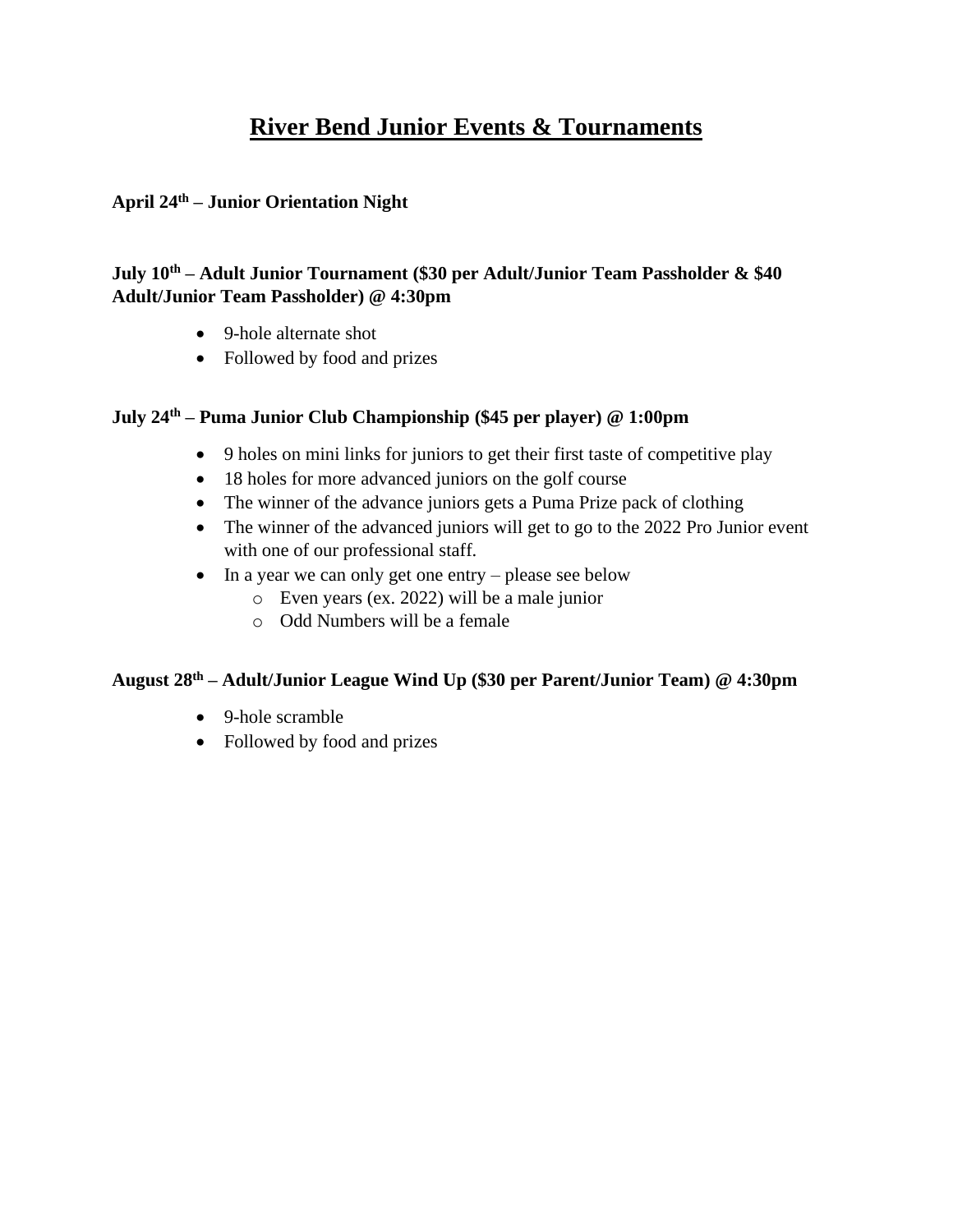## **A Little Something Extra**

#### **Club & Apparel Program**

- If you buy a set of junior golf clubs from River bend, once the child has outgrown this set, we will take that set back and give you 50% off your next set of junior clubs.
- When you buy your first set of golf clubs you can book one free 30min lesson with any of our professional staff.
- Take part in any of our junior programs and receive 15% off all clothing. Buy 3 pieces or more in one transaction and get 35% off.

Thank you for taking the time for looking at our junior program. We at River Bend believe that the 2022 golf season will be a very successful year. If you have any questions, comments, or suggestions please feel free to contact us at the pro shop 403-343-8311 ext 1. Below is a printable calendar with all the junior events listed.

Yours Truly,

*The River Bend Team*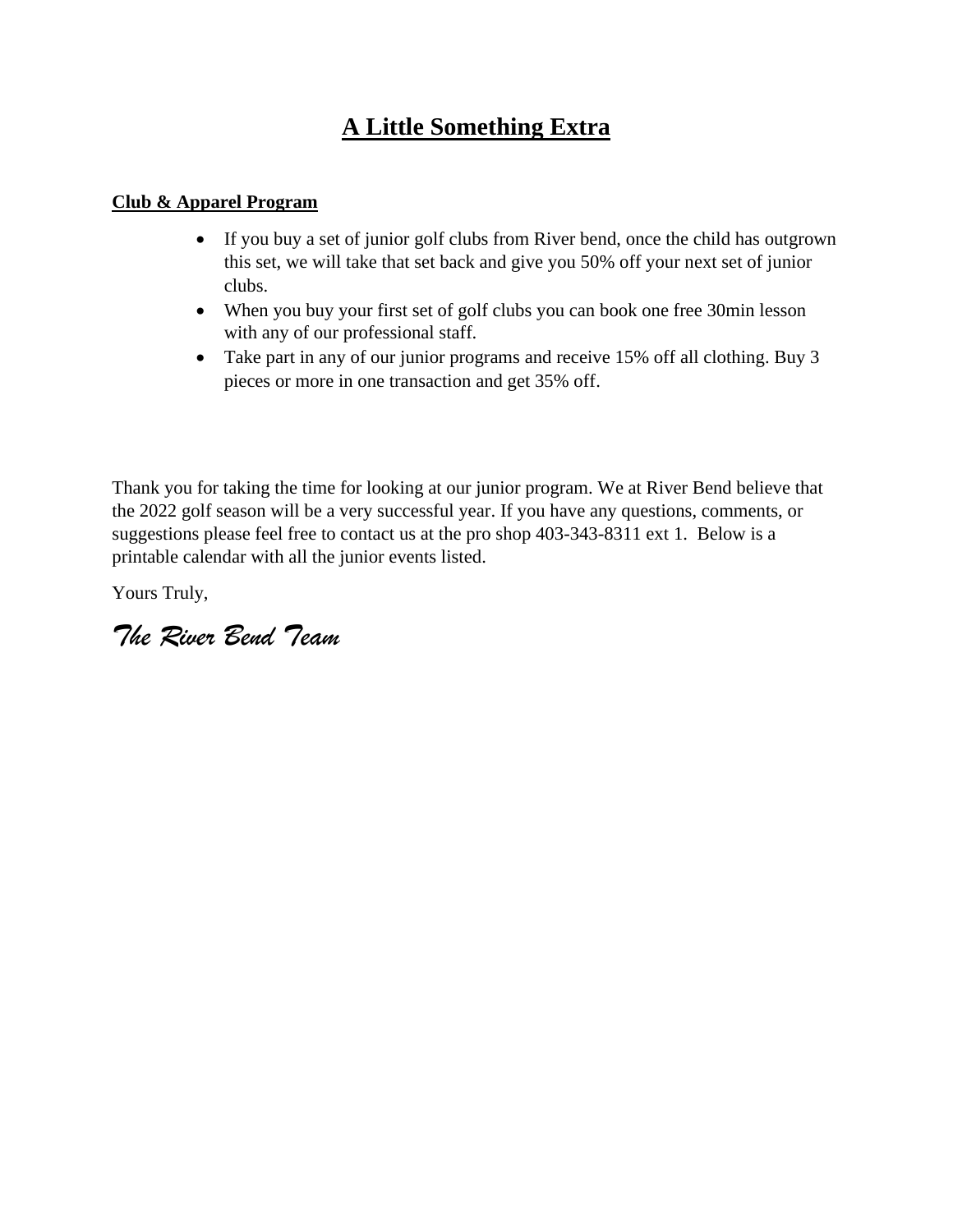# **April 2022**

| SUNDAY                                                   | MONDAY         | TUESDAY | WEDNESDAY | THURSDAY       | FRIDAY       | SATURDAY       |
|----------------------------------------------------------|----------------|---------|-----------|----------------|--------------|----------------|
|                                                          |                |         |           |                | $\mathbf{1}$ | $\overline{2}$ |
| 3                                                        | $\overline{4}$ | 5       | 6         | $\overline{7}$ | 8            | 9              |
| 10                                                       | 11             | 12      | 13        | 14             | 15           | 16             |
| 17                                                       | 18             | 19      | 20        | 21             | 22           | 23             |
| 24<br><b>Junior</b><br><b>Orientation</b><br>2:00-4:00pm | 25             | 26      | 27        | 28             | 29           | 30             |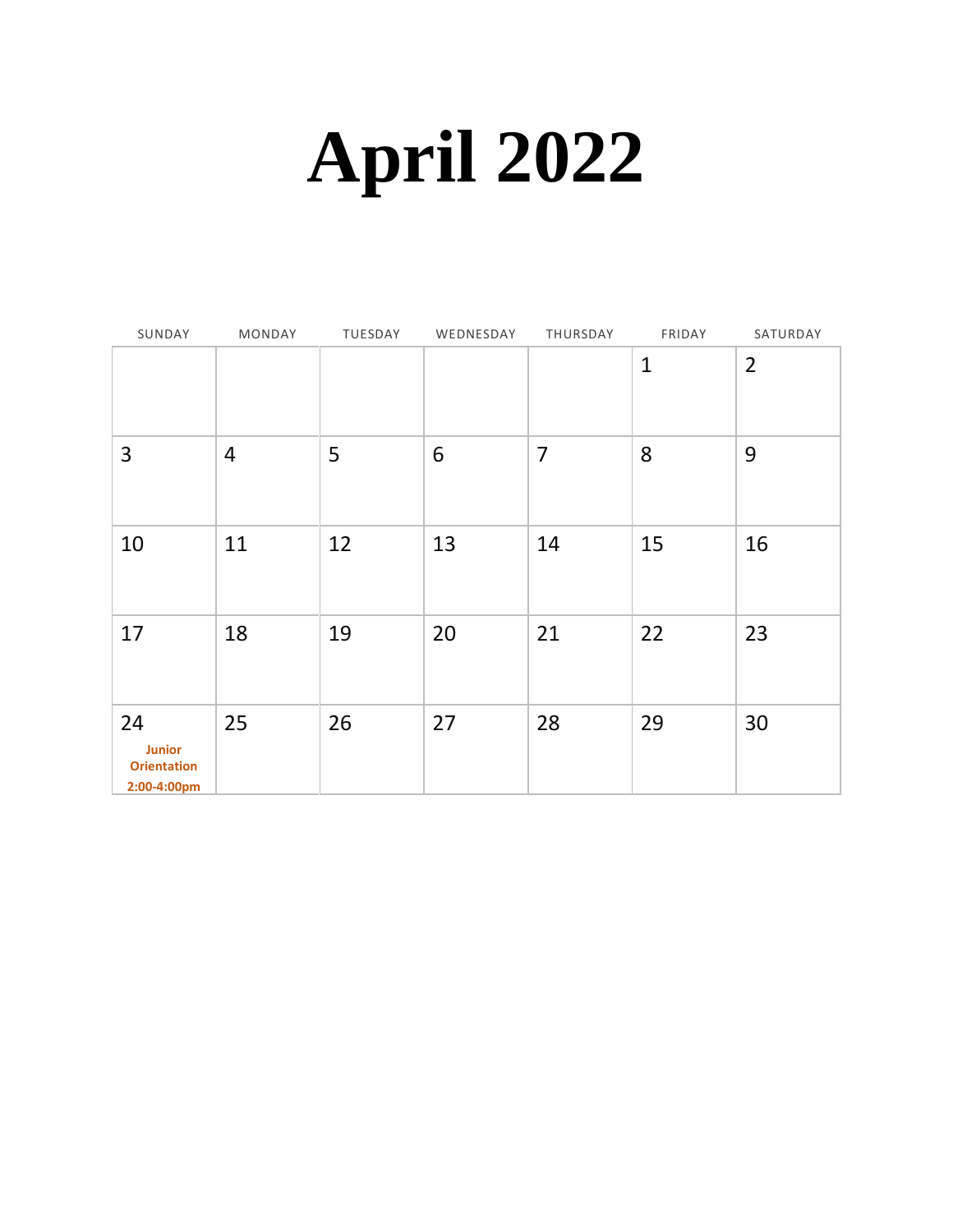# **May 2022**

| SUNDAY                                                                                      | <b>MONDAY</b>  | TUESDAY | WEDNESDAY      | THURSDAY | FRIDAY | SATURDAY                                                                  |
|---------------------------------------------------------------------------------------------|----------------|---------|----------------|----------|--------|---------------------------------------------------------------------------|
| $\mathbf{1}$<br><b>Junior League</b><br>4:00pm                                              | $\overline{2}$ | 3       | $\overline{4}$ | 5        | 6      | $\overline{7}$                                                            |
| 8<br><b>Mother's Day</b>                                                                    | 9              | 10      | 11             | 12       | 13     | 14<br><b>Fundamental</b><br><b>Clinic</b><br>9:30-10:00am                 |
| 15<br><b>Fundamental</b><br><b>Clinic</b><br>9:30-10:00am<br><b>Junior League</b><br>4:00pm | 16             | 17      | 18             | 19       | 20     | 21<br><b>Fundamental</b><br><b>Clinic</b><br>9:30-10:00am<br>Long Weekend |
| 22<br>Long Weekend                                                                          | 23             | 24      | 25             | 26       | 27     | 28                                                                        |
| 29<br><b>Junior League</b><br>4:00pm                                                        | 30             | 31      |                |          |        |                                                                           |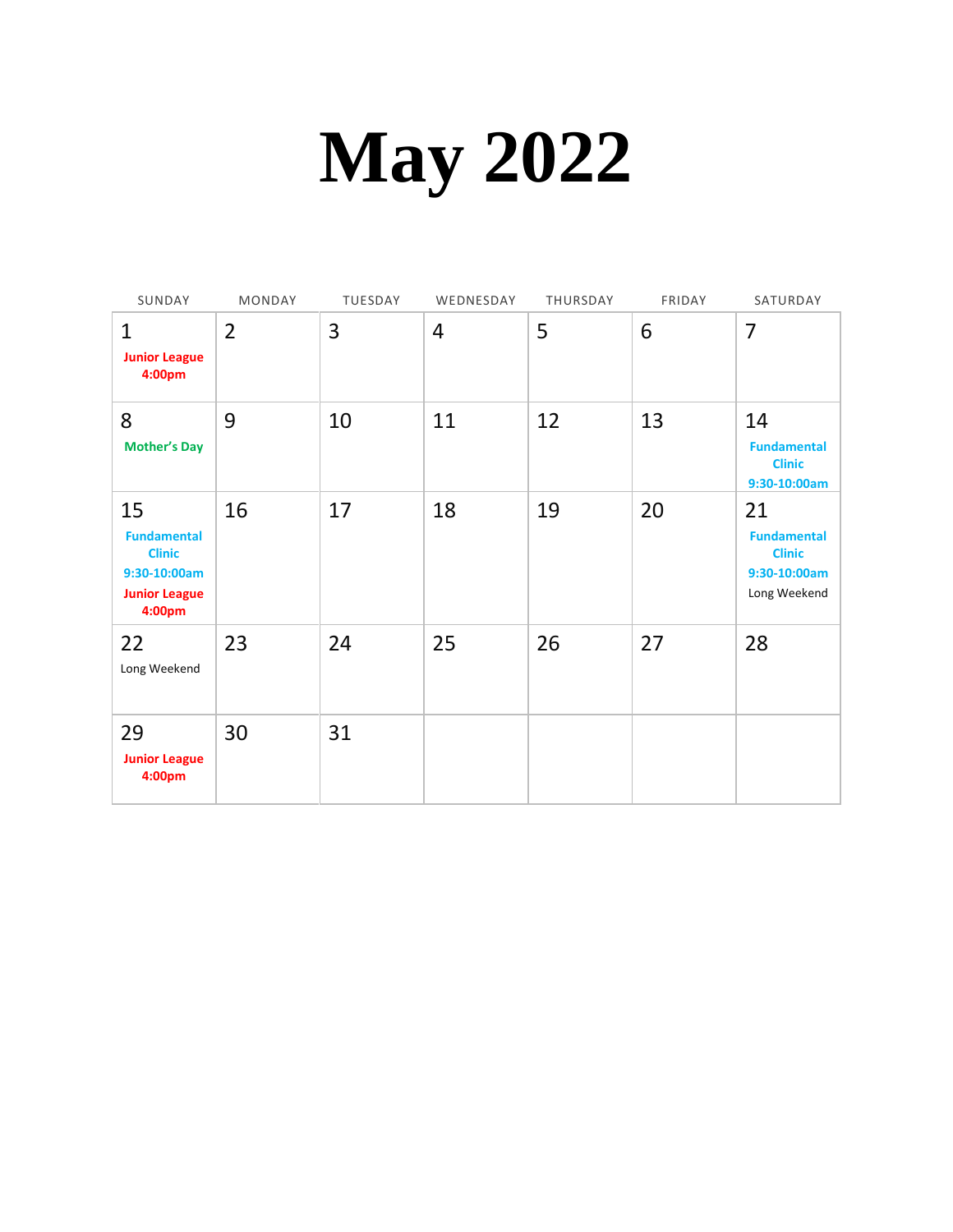# **June 2022**

| SUNDAY                                                                                      | MONDAY | TUESDAY        | WEDNESDAY    | THURSDAY       | FRIDAY | SATURDAY                                                  |
|---------------------------------------------------------------------------------------------|--------|----------------|--------------|----------------|--------|-----------------------------------------------------------|
|                                                                                             |        |                | $\mathbf{1}$ | $\overline{2}$ | 3      | 4                                                         |
| 5<br><b>Junior League</b><br>4:00pm                                                         | 6      | $\overline{7}$ | 8            | 9              | 10     | 11<br><b>Fundamental</b><br><b>Clinic</b><br>9:30-10:00am |
| 12<br><b>Fundamental</b><br><b>Clinic</b><br>9:30-10:00am<br><b>Junior League</b><br>4:00pm | 13     | 14             | 15           | 16             | 17     | 18<br><b>Fundamental</b><br><b>Clinic</b><br>9:30-10:00am |
| 19<br><b>Father's Day</b>                                                                   | 20     | 21             | 22           | 23             | 24     | 25                                                        |
| 26<br><b>Junior League</b><br>4:00pm                                                        | 27     | 28             | 29           | 30             |        |                                                           |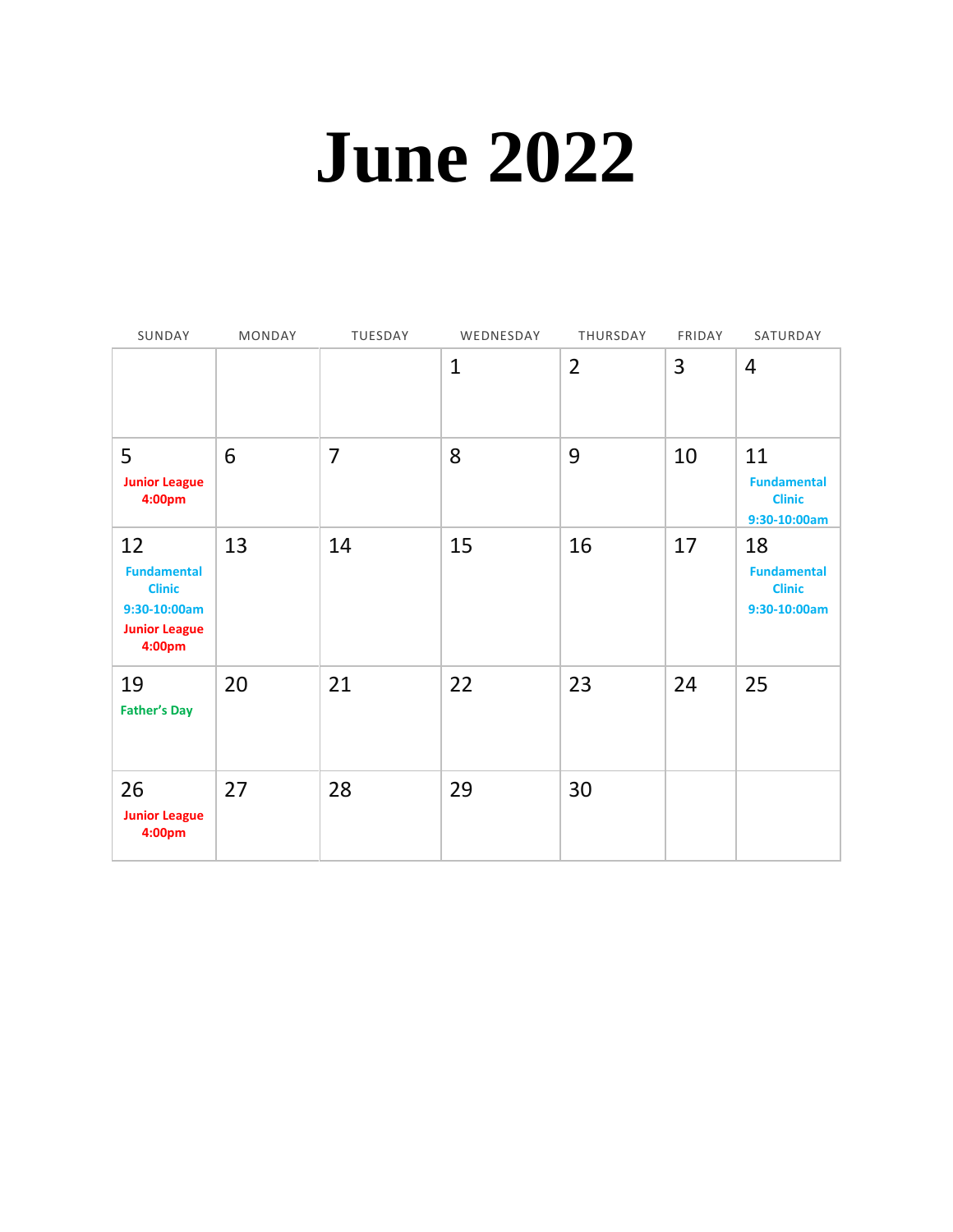# **July 2022**

| SUNDAY                                                                                                          | MONDAY         | TUESDAY                                                      | WEDNESDAY                                             | THURSDAY | FRIDAY                          | SATURDAY                                                  |
|-----------------------------------------------------------------------------------------------------------------|----------------|--------------------------------------------------------------|-------------------------------------------------------|----------|---------------------------------|-----------------------------------------------------------|
|                                                                                                                 |                |                                                              |                                                       |          | $\mathbf{1}$<br>Long<br>Weekend | $\overline{2}$<br>Long Weekend                            |
| 3<br>Long Weekend                                                                                               | $\overline{4}$ | 5                                                            | 6                                                     | 7        | 8                               | 9<br><b>Fundamental</b><br><b>Clinic</b><br>9:30-10:00am  |
| 10<br><b>Fundamental</b><br><b>Clinic</b><br>9:30-10:00am<br><b>Adult Junior</b><br><b>Tournament</b><br>4:30pm | 11             | 12                                                           | 13                                                    | 14       | 15                              | 16<br><b>Fundamental</b><br><b>Clinic</b><br>9:30-10:00am |
| 17<br><b>Junior League</b><br>4:00pm                                                                            | 18             | 19<br><b>Development</b><br><b>Camp</b><br>$9:00am - 2:00pm$ | 20<br><b>Development</b><br>Camp<br>$9:00am - 2:00pm$ | 21       | 22                              | 23                                                        |
| 24<br><b>Junior Club</b><br>Championship<br>1:00 <sub>pm</sub>                                                  | 25             | 26                                                           | 27                                                    | 28       | 29                              | 30                                                        |
| 30<br><b>Junior League</b><br>4:00pm                                                                            |                |                                                              |                                                       |          |                                 |                                                           |